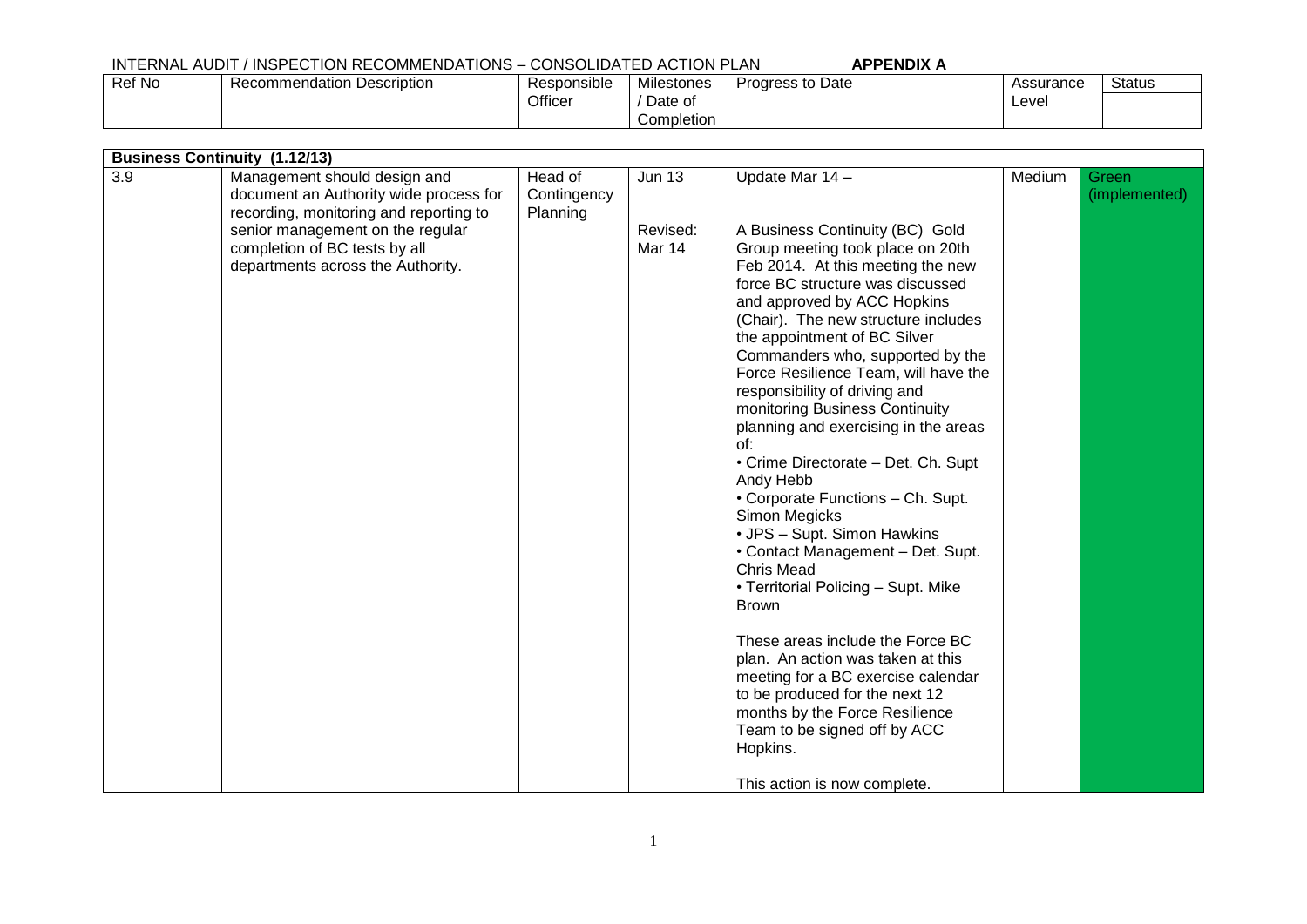Ref No Recommendation Description Responsible Officer Milestones / Date of Completion Progress to Date Assurance Level **Status** 

| <b>Procurement (10.11/12)</b> |                                                                                                                                                                                                                                                                                                                                                                                                                                                                                                                                                                                          |                                   |                                            |                                                                                                                                                                                                                                                                                                                                                                                                                                                                                                                                                                                                                                                                                                                                                                                                                                                                                                                                                                   |        |            |
|-------------------------------|------------------------------------------------------------------------------------------------------------------------------------------------------------------------------------------------------------------------------------------------------------------------------------------------------------------------------------------------------------------------------------------------------------------------------------------------------------------------------------------------------------------------------------------------------------------------------------------|-----------------------------------|--------------------------------------------|-------------------------------------------------------------------------------------------------------------------------------------------------------------------------------------------------------------------------------------------------------------------------------------------------------------------------------------------------------------------------------------------------------------------------------------------------------------------------------------------------------------------------------------------------------------------------------------------------------------------------------------------------------------------------------------------------------------------------------------------------------------------------------------------------------------------------------------------------------------------------------------------------------------------------------------------------------------------|--------|------------|
| 1.2<br>Procurement            | <b>Recommendation Restated</b><br>The differing financial thresholds in<br>respect of procurement in relation to all<br>three Authority's need to be aligned as<br>soon as practical.<br>The alignment process should also<br>consider the requirements for obtaining<br>exemptions, across all Forces, the<br>agreement to the variation/extension of<br>a contract and any relevant financial<br>limits that may apply. There will also be<br>a need to amend organisational<br><b>Financial Regulations and Procurement</b><br>manuals as required.<br><b>Recommendation Restated</b> | Head of<br>Procurement<br>Head of | 31/7/13<br>Revised:<br>April 14<br>31/7/13 | Update Mar 14 - As a two force<br>collaboration, Beds and Cambs<br>agreed new procurement signatory<br>thresholds with these being:<br>0-5k - 1 quote obtained<br>5-30k - 3 quotes obtained<br>Above 30k - Directed to Procurement<br>Department.<br>Having now returned to a three force<br>collaboration, Herts have indicated<br>that they are likely to move to the<br>same thresholds for the new financial<br>year, so for the first time we will be<br>aligned. Procurement have also put<br>forward a paper to Robert Vickers, to<br>review the thresholds to a new level<br>across all three counties. This paper<br>has been submitted and is currently<br>under review. The likely outcome will<br>be that any new change will take<br>place at the end of June 2014.<br>In summary, this recommendation<br>will go to green at the end of the<br>month, with a further review taking<br>place between now and July.<br>Update Mar $14 -$ Although the | Medium | <b>Red</b> |
| 4<br>Procurement              | A centralised standardised procurement<br>procedures manual should be<br>developed as soon as practical. Until<br>such time as the new Manual is<br>available it is essential that staff are                                                                                                                                                                                                                                                                                                                                                                                             | Procurement                       | Revised:<br>April 14                       | procurement thresholds will be<br>aligned, it is understood that at this<br>time, the financial regulations will not.<br>However, Procurement will be<br>streamlining their procedure                                                                                                                                                                                                                                                                                                                                                                                                                                                                                                                                                                                                                                                                                                                                                                             | High   | <b>Red</b> |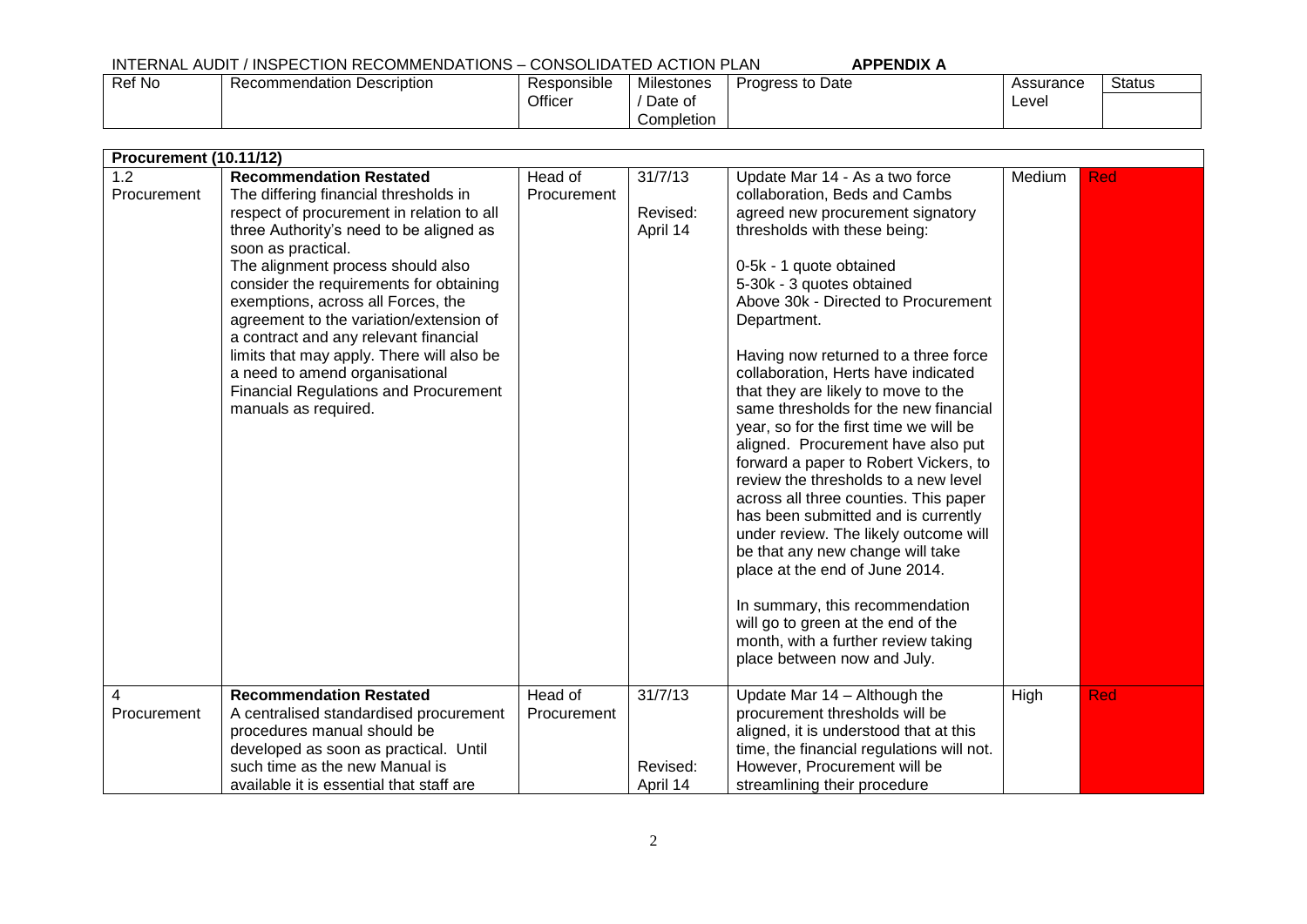| Ref No | Recommendation Description                                                                                                                                                                                                                                                                                                                                                                                                                                                                     | Responsible<br>Officer            | <b>Milestones</b><br>/ Date of<br>Completion | Progress to Date                                                                                                                                                                                                                                                                                                                                                                                                                                                                                                                                                        | Assurance<br>Level | <b>Status</b> |
|--------|------------------------------------------------------------------------------------------------------------------------------------------------------------------------------------------------------------------------------------------------------------------------------------------------------------------------------------------------------------------------------------------------------------------------------------------------------------------------------------------------|-----------------------------------|----------------------------------------------|-------------------------------------------------------------------------------------------------------------------------------------------------------------------------------------------------------------------------------------------------------------------------------------------------------------------------------------------------------------------------------------------------------------------------------------------------------------------------------------------------------------------------------------------------------------------------|--------------------|---------------|
|        | reminded of the need to make sure they<br>comply with all 'local' procedures and<br>requirements and that they use any new<br>'standard' forms issued.                                                                                                                                                                                                                                                                                                                                         |                                   |                                              | documents and these will be<br>presented to the Procurement Board<br>on 31/3/14.<br>It is therefore anticipated that the<br>recommendation will be achieved by<br>the end of this month but with the<br>effective go live date coinciding with<br>the above point, in June.                                                                                                                                                                                                                                                                                             |                    |               |
|        | <b>Information Governance (4.12/13)</b>                                                                                                                                                                                                                                                                                                                                                                                                                                                        |                                   |                                              |                                                                                                                                                                                                                                                                                                                                                                                                                                                                                                                                                                         |                    |               |
| 3.3    | <b>Recommendation restated</b><br>Management should complete the<br>proposed design and implementation of<br>the Information Assurance Culture<br>change Strategy and associated plans<br>to include training requirements which<br>ensure that:<br>All staff receive the minimum<br>government-recommended<br>Information Security training<br>and<br>Managers with key Information<br>Governance responsibilities<br>successfully undertake<br>appropriate Information Security<br>training. | Anti-<br>Corruption<br><b>DCI</b> | 30/9/13                                      | Update Mar 14 - Inspector Doran has<br>developed a training package which<br>incorporates IT security. This was<br>approved by the tri-force Strategic<br>Training Council meeting on 04.03<br>and Learning and Development will<br>facilitate delivery.<br>It is believed that the Information<br>Management functions within each<br>force will be considered for<br>collaboration. It is also believed that<br>the position of Information Assurance<br>within PSD will also be reviewed<br>within the context of a collaborated IT<br>function across all 3 forces. | Medium             | <b>Amber</b>  |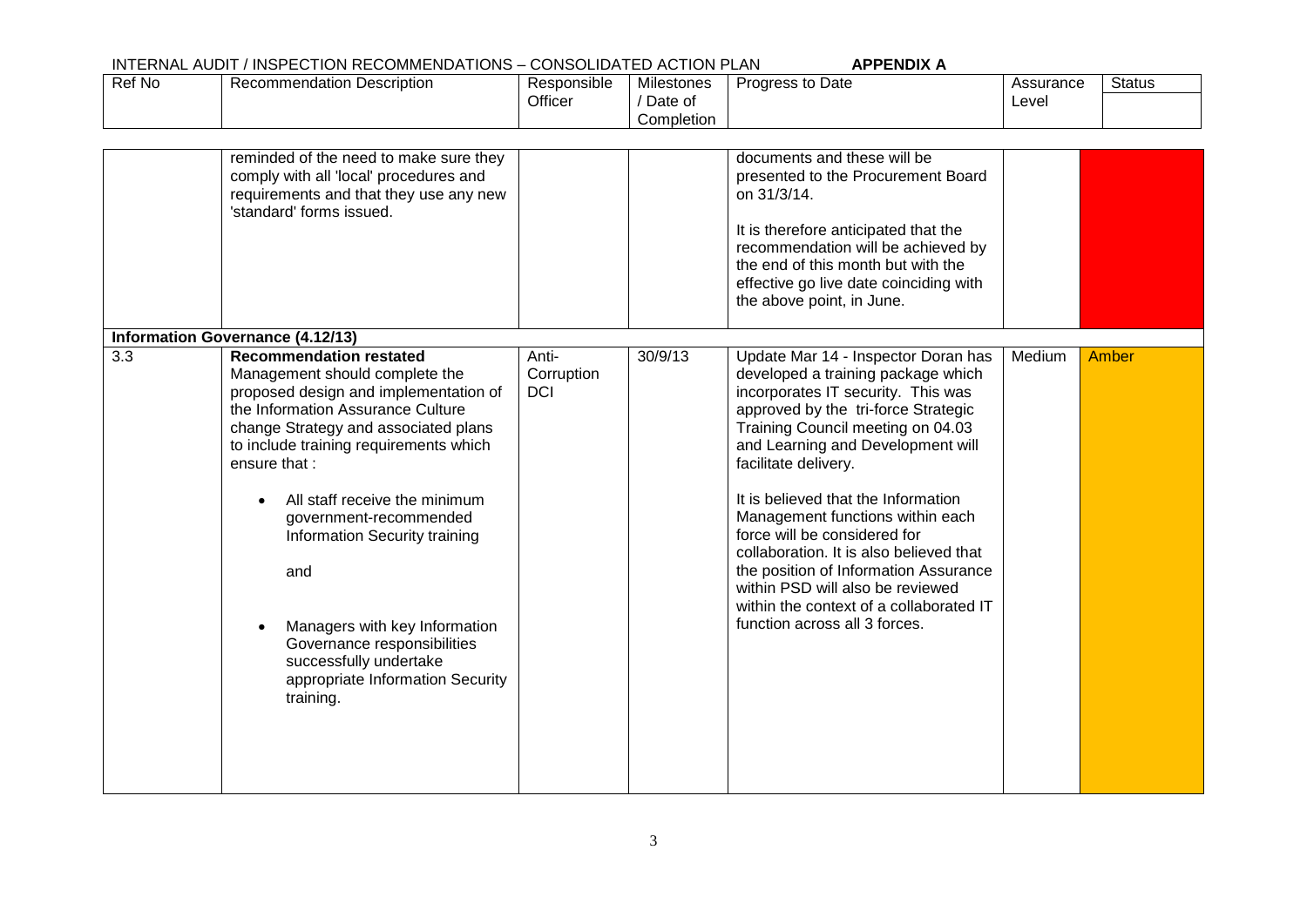| Ref No | Recommendation Description | Responsible | <b>Milestones</b> | Progress to Date | Assurance | <b>Status</b> |
|--------|----------------------------|-------------|-------------------|------------------|-----------|---------------|
|        |                            | Officer     | Date of           |                  | Level     |               |
|        |                            |             | Completion        |                  |           |               |

|   | Collaboration - PSD (16.12/13)                                                                                                                                                                                                           |                                   |         |                                                                                                                                                                                                                                                                                                                                                                                                                                                                                                            |        |       |
|---|------------------------------------------------------------------------------------------------------------------------------------------------------------------------------------------------------------------------------------------|-----------------------------------|---------|------------------------------------------------------------------------------------------------------------------------------------------------------------------------------------------------------------------------------------------------------------------------------------------------------------------------------------------------------------------------------------------------------------------------------------------------------------------------------------------------------------|--------|-------|
| 6 | Undertake a review of the SLA for the<br>Security Vetting procedure prior to<br>gaining formal approval of the<br>policy/procedure to ensure that the<br>requirements are synchronised within<br>each document.                          | Collaboration<br>Officer          | 1/10/13 | Update Mar 14 - The Integrity and<br>Standards Committee has been<br>discontinued and an Assurance<br>Review is taking place to identify the<br>appropriate structure. Vetting Unit<br>compliance has been added to each<br>Force Risk register.                                                                                                                                                                                                                                                           | Medium | Amber |
| 8 | Schedule in the review of the PSD<br>Policy and complete the review process<br>in a timely manner.                                                                                                                                       | Anti-<br>Corruption<br><b>DCI</b> | 1/10/13 | Update Mar 14 - The Integrity and<br>Standards Committee has been<br>discontinued and an Assurance<br>Review is taking place to identify the<br>appropriate structure. The<br>Information Assurance Unit has been<br>placed on each Force threat and risk<br>register.<br>Policies and Procedures will be part<br>of the implementation plan and come<br>under public complaints as of 1st<br>May 2014. The Assurance Review is<br>taking place which should identify the<br>governance structure for PSD. | Medium | Amber |
| 9 | There is a need to determine where<br>responsibility sits for the Whistleblowing<br>(Public Interest disclosure) Policy and<br>depending on the outcome a decision<br>made whether this should be a central<br>PSD or HR responsibility. | Collaboration<br>Officer          | 1/10/13 | HRAG determined that PSD should<br>lead on a tri force Whistleblowing<br>Policy. This decision is to be further<br>discussed and reviewed with DCC<br>Wood.                                                                                                                                                                                                                                                                                                                                                | Medium | Amber |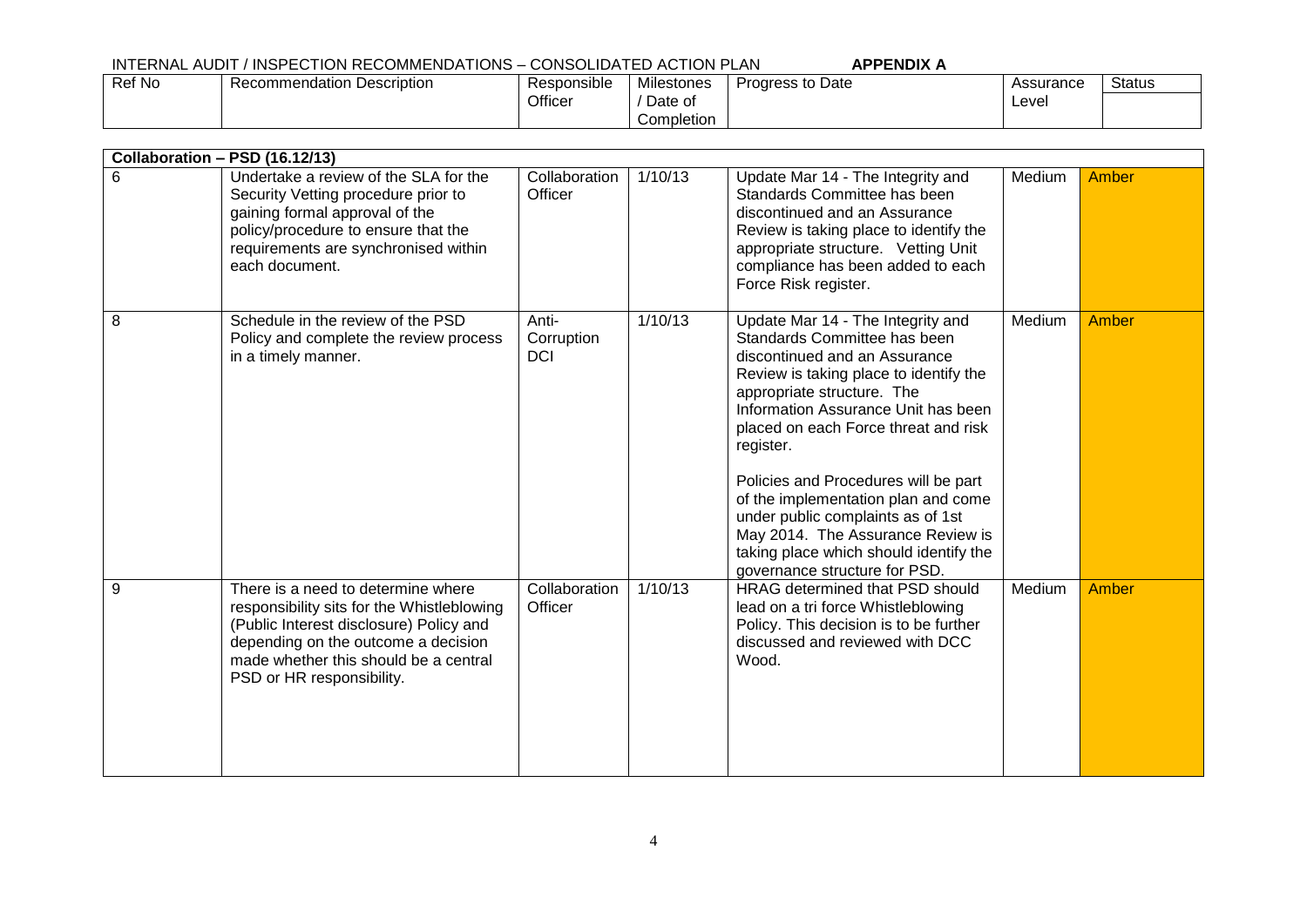#### INTERNAL AUDIT / INSPECTION RECOMMENDATIONS – CONSOLIDATED ACTION PLAN **APPENDIX A** Ref No Recommendation Description Responsible Officer Milestones / Date of Completion Progress to Date Assurance Level **Status**

| <b>Health and Safety</b> |                                                                                                                                                                                                                                                                                                                                                            |                                        |         |                                                                                                                                                                                                                                                                                                                                                                                                                                                                                                                         |        |                        |
|--------------------------|------------------------------------------------------------------------------------------------------------------------------------------------------------------------------------------------------------------------------------------------------------------------------------------------------------------------------------------------------------|----------------------------------------|---------|-------------------------------------------------------------------------------------------------------------------------------------------------------------------------------------------------------------------------------------------------------------------------------------------------------------------------------------------------------------------------------------------------------------------------------------------------------------------------------------------------------------------------|--------|------------------------|
| 1.2 <sub>b</sub>         | The Force should review the training<br>records held for staff members with key<br>H&S responsibilities in the Force to<br>ensure they are up to date with the<br>actual training undertaken.                                                                                                                                                              | Head of<br>Learning and<br>Development | Jan 14  | Update Mar 14 - All internal and<br>external classroom based training is<br>updated by L&D. NCALT completed<br>packages are updated when an<br>individual completes a package.<br>Reviews are conducted only when<br>specific individuals are identified who<br>should have completed specific<br>training or accreditation.                                                                                                                                                                                            | Medium | Green<br>(Implemented) |
| 1.3                      | The Force should carry out a risk<br>mapping exercise to identify all areas<br>where risk assessments are required to<br>be undertaken and as part of this ensure<br>that all are held, are up to date and<br>available to staff on the H&S microsite.<br>Any additional assessments required<br>should be completed in priority order of<br>significance. | <b>Health and</b><br>Safety<br>Advisor | Oct 13  | Update Mar 14 - Risk mapping for<br>2014 has been commenced and an<br>update provided to the force Health<br>and Safety group. This is now an<br>ongoing process. Assessments are<br>identified either by the Safety Advisor<br>or any other person and are then<br>dealt with through this process.<br>There are no significant issues<br>outstanding at this time. All issues<br>raised through the force microsite are<br>either resolved or are in progress.<br>This action is now adopted as<br>business as usual. | Medium | Green<br>(Implemented) |
| 1.5                      | For Headquarters Health and Safety<br>Improvement Group meetings action<br>plans generated from the meetings<br>should display a timeframe in which<br>actions should be completed by and this<br>should be communicated to staff and<br>actions followed up to confirm they have<br>been implemented in line with the<br>timeframe.                       | Health and<br>Wellbeing<br>Manager     | July 13 | Three meetings have been<br>introduced across the force, at Force<br>level, Territorial Policing level and<br>HQ and Collaboration. Any actions<br>from these meetings are tasked to<br>named individuals for action and<br>update to following meetings.                                                                                                                                                                                                                                                               | Low    | Green<br>(Implemented) |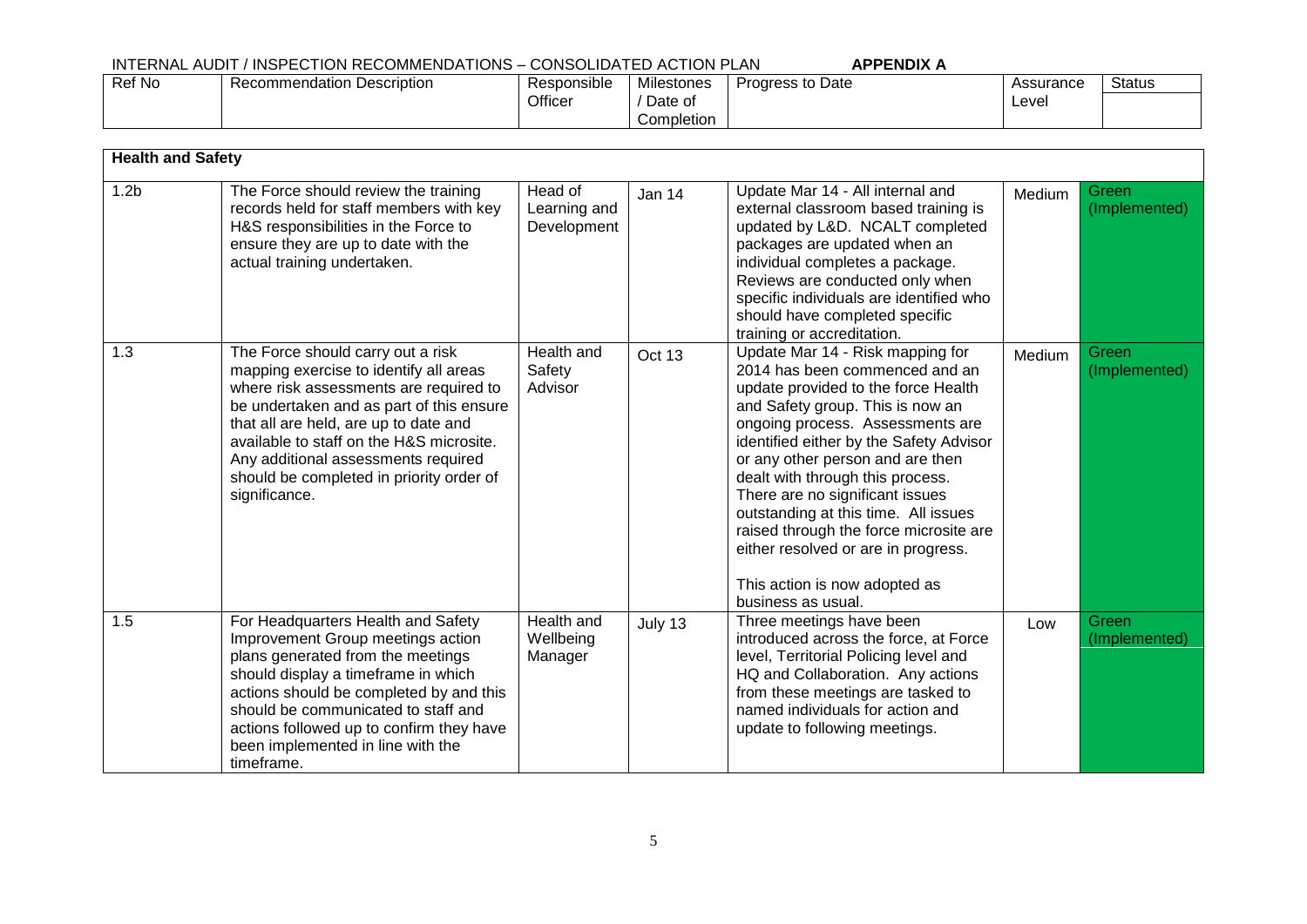| Ref No                    | <b>Recommendation Description</b>                                                                                                                                                                                                                                                                                                                                                                                                                                                                                                                                                                                                                                                                                                                                                                          | Responsible<br>Officer                 | <b>Milestones</b><br>/ Date of<br>Completion | Progress to Date                                                                                                                                                                                                                                                                                                                                                                                                                                                                                                                                                                                                           | Assurance<br>Level | <b>Status</b>          |
|---------------------------|------------------------------------------------------------------------------------------------------------------------------------------------------------------------------------------------------------------------------------------------------------------------------------------------------------------------------------------------------------------------------------------------------------------------------------------------------------------------------------------------------------------------------------------------------------------------------------------------------------------------------------------------------------------------------------------------------------------------------------------------------------------------------------------------------------|----------------------------------------|----------------------------------------------|----------------------------------------------------------------------------------------------------------------------------------------------------------------------------------------------------------------------------------------------------------------------------------------------------------------------------------------------------------------------------------------------------------------------------------------------------------------------------------------------------------------------------------------------------------------------------------------------------------------------------|--------------------|------------------------|
| 1.6                       | A detailed report should be produced<br>that highlights the number of staff that<br>have completed any H&S training<br>(mandatory and additional training)<br>compared to the total number of staff<br>that are required to be trained.<br>This should be reported to the Force<br>H&S Improvement Group for discussion<br>and escalation if required.                                                                                                                                                                                                                                                                                                                                                                                                                                                     | Head of<br>Learning and<br>Development | Jan 14                                       | A report on completions was<br>provided to the Force Health and<br>Safety group meeting.                                                                                                                                                                                                                                                                                                                                                                                                                                                                                                                                   | Medium             | Green<br>(Implemented) |
| <b>Absence Management</b> |                                                                                                                                                                                                                                                                                                                                                                                                                                                                                                                                                                                                                                                                                                                                                                                                            |                                        |                                              |                                                                                                                                                                                                                                                                                                                                                                                                                                                                                                                                                                                                                            |                    |                        |
| 1.1                       | With the new procedure being in effect<br>for a short period of time, refresher<br>guidance should be supplied to Line<br>managers including;<br>Highlighting the importance to the LM for<br>reporting absences straight away on<br>Origin, for example, it will allow HR to<br>help them arrange shift covers and<br>confirm that each shift is adequately<br>staffed;<br>Defining the key dates to be recorded in<br>origin; and<br>The Difference between Calendar Days/<br>Working Days, which one is used and<br>why;<br>Highlighting the importance for<br>completing and recording each stage of<br>the absence management process.<br>Records of informal meetings held<br>between Line Managers and the<br>absentees should be documented and<br>retained centrally within the origin<br>system. | Head of<br>Operational<br><b>HR</b>    | Sept 13                                      | Individual HRMs have conducted<br>briefings across their areas of<br>business via an agreed powerpoint<br>presentation which will be produced<br>by one person for consistency but<br>delivery by individual HRMs.<br>It has been confirmed that working<br>days will be used for short term<br>triggers (8 days over 2 occasions).<br>For all other triggers it is calendar<br>days.<br>A CamNet article was produced to<br>remind staff of the new process.<br>Attendance management is on OP<br>HR meeting's agenda as a regular<br>item.<br>Coaching continues on a 1:2:1 basis<br>for each case as and when required. | Low                | Green<br>(Implemented) |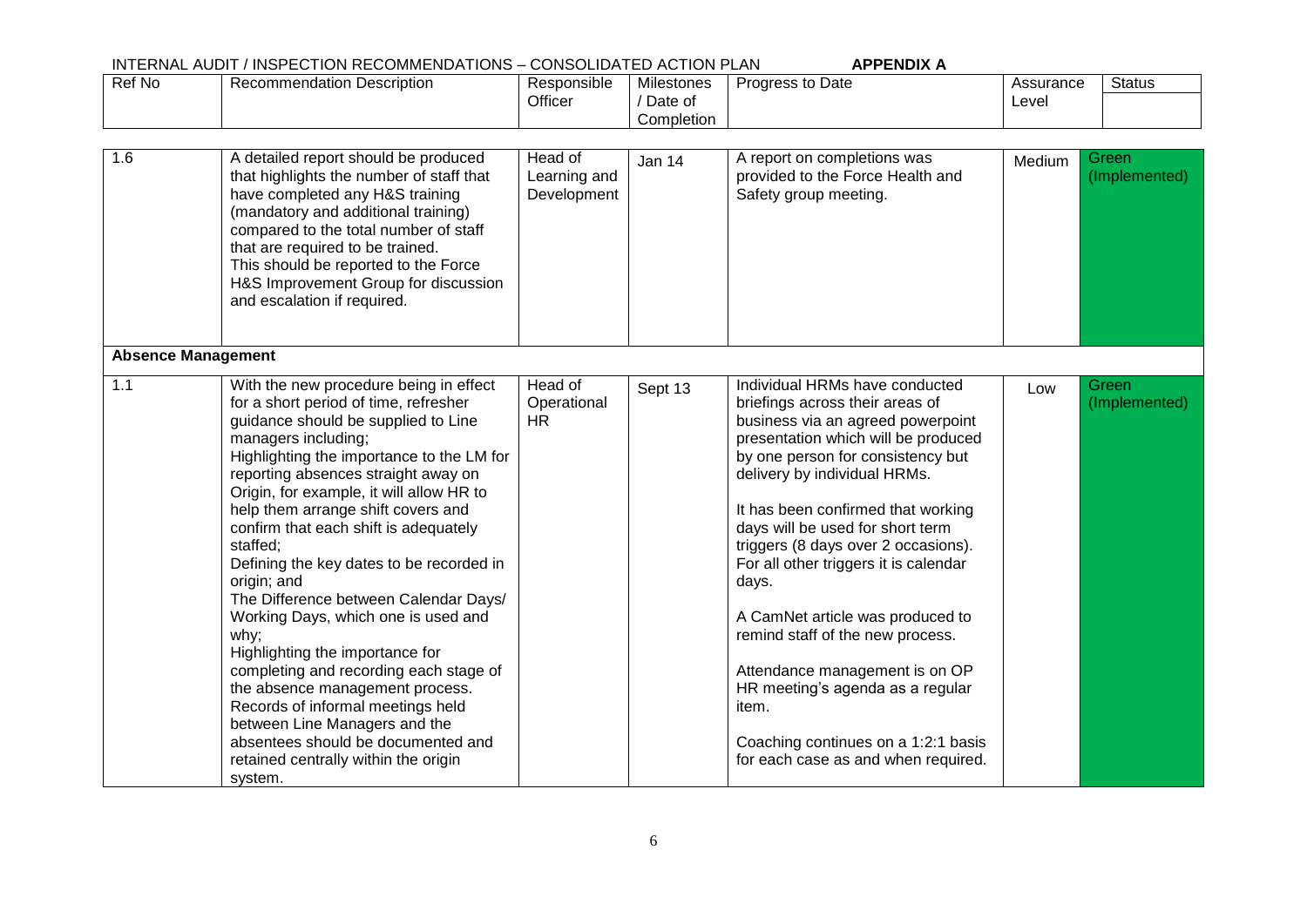| Ref No         | <b>Recommendation Description</b>                                                                                                                                                                                                                                                                                                                                            | Responsible<br>Officer              | <b>Milestones</b><br>/ Date of<br>Completion | Progress to Date                                                                                                                                                                                                                                                                                                                                                                                                             | Assurance<br>Level | <b>Status</b>          |
|----------------|------------------------------------------------------------------------------------------------------------------------------------------------------------------------------------------------------------------------------------------------------------------------------------------------------------------------------------------------------------------------------|-------------------------------------|----------------------------------------------|------------------------------------------------------------------------------------------------------------------------------------------------------------------------------------------------------------------------------------------------------------------------------------------------------------------------------------------------------------------------------------------------------------------------------|--------------------|------------------------|
| 1.2            | We would recommend that HR Advisors<br>run a report of all closed Medium and<br>Long term absences with the aim to<br>issue a reminder to the relevant line<br>managers to chase the absentee for the<br>required Fit Note.<br>Failure to produce a fit not should lead<br>to further disciplinary action.                                                                   | Head of<br>Operational<br><b>HR</b> | Sept 13                                      | This report is run centrally by HR<br>officers. Any disciplinary action will<br>be subject to case by case (as will be<br>dependent on individual<br>circumstances).                                                                                                                                                                                                                                                         | Med                | Green<br>(Implemented) |
|                | <b>Victims and Witness Care</b>                                                                                                                                                                                                                                                                                                                                              |                                     |                                              |                                                                                                                                                                                                                                                                                                                                                                                                                              |                    |                        |
| 1              | The Force should produce an<br>information leaflet covering the rights<br>and responsibilities of Victims and<br>Witnesses in line with the Code of<br>Practise.<br>This should be made available to all<br>Victims and Witnesses or an alternative<br>and more cost effective approach would<br>be to add links to the Code of Practise<br>within their existing documents. | Head of CJ                          | Jan 14                                       | This is a National issue which needs<br>addressing locally to ensure<br>compliance with Code of Practice for<br>Victims. Issue has been taken to the<br><b>CCJB Victims and Witnesses Sub-</b><br>Group with a proposal for a<br>multiagency leaflet being produced to<br>ensure compliance. Witness Care<br>Officers will add a line to the<br>documents sent to Victims referring<br>them to the Code of Practice on line. | Low                | Green<br>(Implemented) |
| $\overline{2}$ | The Force should ensure all information<br>captured on the MG11 and MG2 forms<br>is correctly entered onto the Witness<br>Management System and where a<br>Victim/ Witness is eligible for enhanced<br>entitlements, the Marker should be<br>added to the electronic record.                                                                                                 | Head of CJ                          | Dec 13                                       | This requires a change in the<br>national forms. Local MG forms are<br>being redesigned to ensure<br>compliance with identification of<br>vulnerable victims. Identification of<br>persistent victims to be recorded on<br>crimefile and incident file.<br>An ACPO training package has been<br>disseminated to staff and a 60<br>second briefing issued.                                                                    | High               | Green<br>(Implemented) |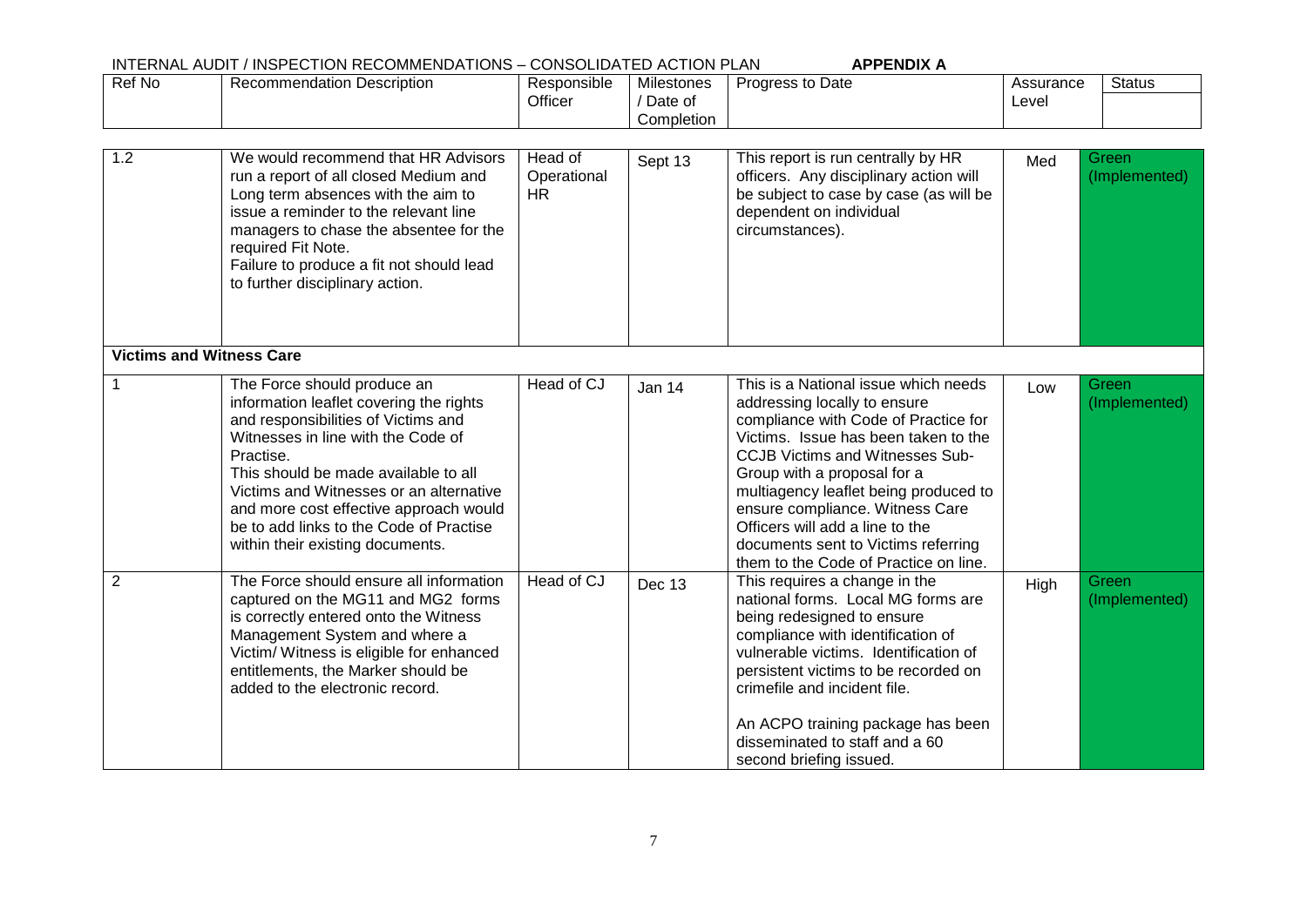| Ref No         | <b>Recommendation Description</b>                                                                                                                                                                                                                                    | Responsible<br>Officer | Milestones<br>/ Date of<br>Completion | Progress to Date                                                                                                                                                                                                                                                                                                                                                            | Assurance<br>Level | <b>Status</b>          |
|----------------|----------------------------------------------------------------------------------------------------------------------------------------------------------------------------------------------------------------------------------------------------------------------|------------------------|---------------------------------------|-----------------------------------------------------------------------------------------------------------------------------------------------------------------------------------------------------------------------------------------------------------------------------------------------------------------------------------------------------------------------------|--------------------|------------------------|
| 3a             | The Force should ensure that all contact<br>with Victims and Witnesses is recorded<br>on either Crime File or the Witness<br>Management System and that all<br>timescales are set out in line with the<br>Code of Practise are adhered to.                           | Head of CJ             | Jan 14                                | The Witness Management System is<br>set to notifications in one day for all<br>cases to ensure no Victims are<br>inadvertently missed. The Crime<br>Business Area identify (via Crimefile<br>or Incident file) persistent victims and<br>give guidance to OIC on appropriate<br>measures to take.<br>A presentation to Territorial Policing<br>SMT has also been delivered. | Med                | Green<br>(Implemented) |
| 3 <sub>b</sub> | The dip sampling should be documented<br>and the level of error rates identified<br>should be monitored and a tolerance<br>agreed.<br>If the error rate is found to be in excess<br>of the tolerance this should be escalated<br>and further action should be taken. | Head of CJ             | Jan 14                                | Team Leaders keep a log of dip<br>sampling including issues identified<br>and action taken. Identified issues<br>and themes are reported at the bi-<br>weekly team meeting, while those<br>issues affecting the wider criminal<br>justice partners are taken to the<br>Victims and Witnesses sub-group.                                                                     | Med                | Green<br>(Implemented) |
| 4              | The Victim/Witness Care Team should<br>introduce a dis-satisfaction log to enable<br>analysis and identification of trends and<br>training opportunities                                                                                                             | Head of CJ             | Dec 13                                | A log has been established on the<br>shared drive for Witness Care<br>officers to record any dis-satisfaction<br>issues raised by Victims and<br>Witnesses which will be monitored by<br>the Team Leaders. Team Leaders<br>bring any themes/issues identified to<br>the bi-weekly team meeting on a<br>monthly basis.                                                       | Med                | Green<br>(Implemented) |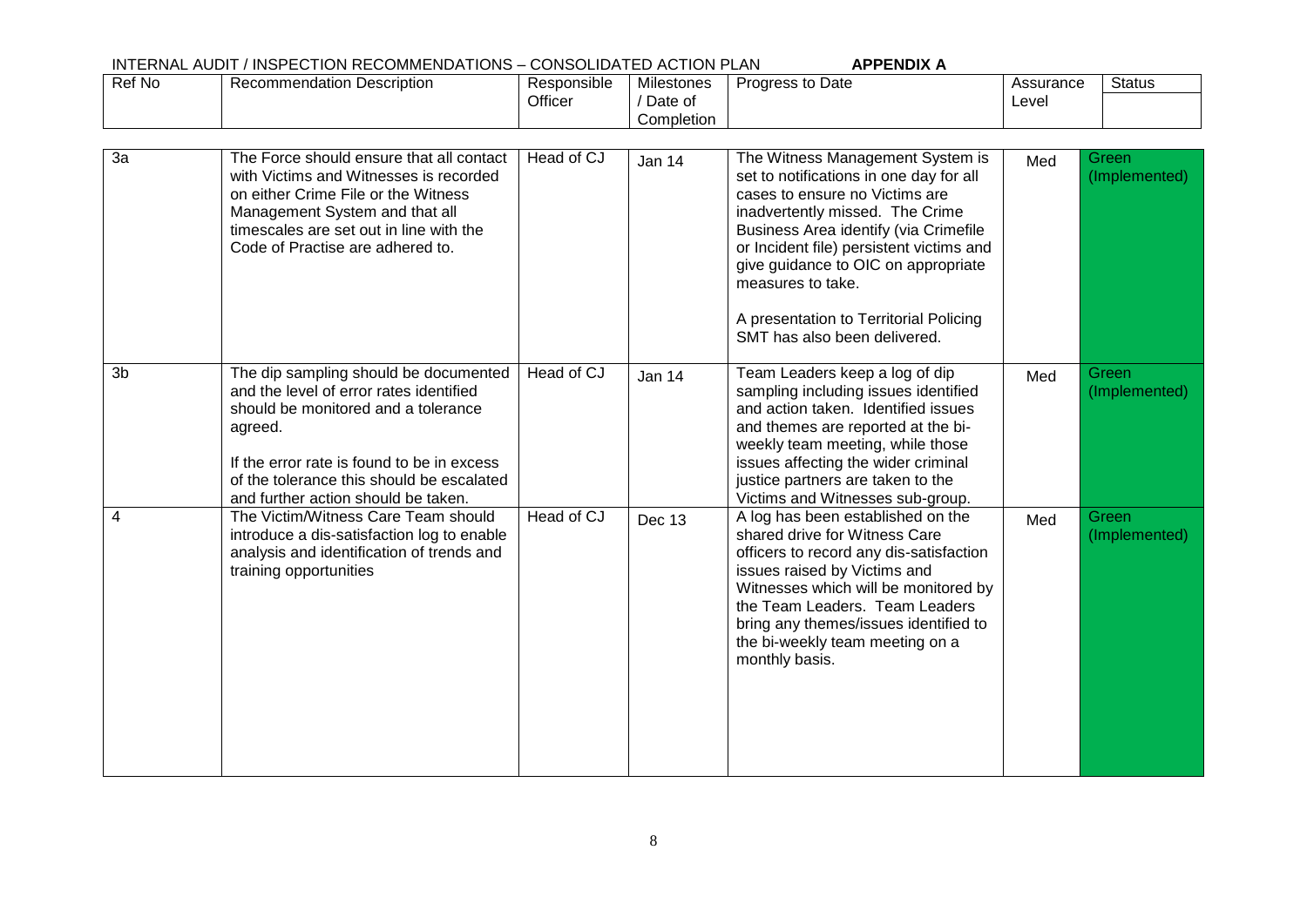| Ref No | Recommendation Description | Responsible | .<br>Milestones | Progress to Date | Assurance | <b>Status</b> |
|--------|----------------------------|-------------|-----------------|------------------|-----------|---------------|
|        |                            | Officer     | Date of         |                  | Level     |               |
|        |                            |             | Completion      |                  |           |               |

|      | <b>Data Security Arrangements for Tablet Computers</b>                                                                                                                                                                                                                                                                                                                                                                                                                                                                                                                                                                                                                                                                           |             |                               |                                                                                                                                                                                                                                                                                                                                      |     |                        |  |  |  |
|------|----------------------------------------------------------------------------------------------------------------------------------------------------------------------------------------------------------------------------------------------------------------------------------------------------------------------------------------------------------------------------------------------------------------------------------------------------------------------------------------------------------------------------------------------------------------------------------------------------------------------------------------------------------------------------------------------------------------------------------|-------------|-------------------------------|--------------------------------------------------------------------------------------------------------------------------------------------------------------------------------------------------------------------------------------------------------------------------------------------------------------------------------------|-----|------------------------|--|--|--|
| 3.1  | Management should ensure that<br>documented policy and procedures on<br>the data security of the new tablet<br>devices are produced and made<br>available to all staff using such devices.<br>The documentation could include:<br>The reason for the policy and<br>procedures.<br>The threats to data security of<br>the mobile devices, and the<br>countermeasures in place.<br>Procedures for issuing new<br>devices and for retrieving devices when<br>staff leave or devices are lost, stolen or<br>damaged<br>The data security obligations of<br>the users, in the form of an acceptable<br>use policy, which all recipients of the<br>devices are required to sign or otherwise<br>confirm they have read and understood. | Head of ICT | Feb 14<br>Revised<br>May/June | These documents are being<br>produced as part of a Slates pilot and<br>evaluation. They will cover all of the<br>bullet points mentioned but also<br>appropriate changes to existing<br>system operations. Evaluation<br>remains on going. All documentation<br>to be complete and produced ready<br>for full rollout May/June 2014. | Low | <b>Amber</b>           |  |  |  |
| 3.2A | Management should ensure that the<br>automatic locking and hibernation<br>processes are configured and enabled<br>on all tablet devices as soon as possible<br>when they are deployed across the<br>Force in an operational capacity.                                                                                                                                                                                                                                                                                                                                                                                                                                                                                            | Head of ICT | Feb 14                        | Group policies have been applied to<br>ensure recommended actions occur.<br>These will be continually monitored.                                                                                                                                                                                                                     | Med | Green<br>(Implemented) |  |  |  |
| 3.2B | Management should ensure that ICT's<br>internally developed task sequence to<br>remotely wipe the tablets is tested and<br>enabled for all devices before they are<br>rolled out to all appropriate staff in an<br>operational context.                                                                                                                                                                                                                                                                                                                                                                                                                                                                                          | Head of ICT | Feb 14                        | Work is on-going. A process is in<br>place and the device can be killed.<br>Technically there is fine tuning to be<br>completed. This will be continually<br>reviewed.                                                                                                                                                               | Med | Green<br>(Implemented) |  |  |  |